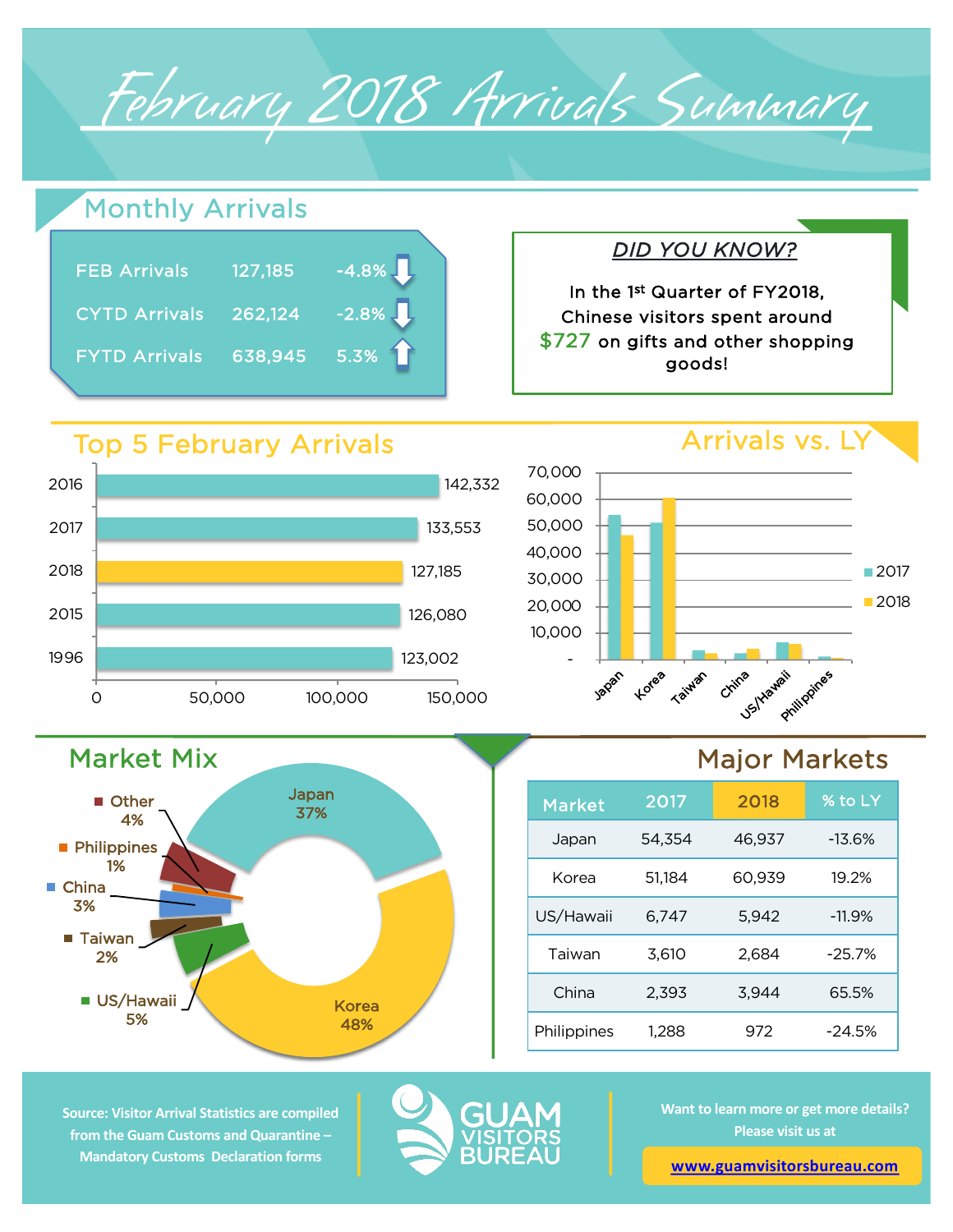| <b>Visitor Arrival Summary</b> |  |
|--------------------------------|--|
| <b>February 2018</b>           |  |



|                                        |         | __________ |           |  |  |
|----------------------------------------|---------|------------|-----------|--|--|
|                                        | Feb-17  | Feb-18     | % from LY |  |  |
| Civilian Air Arrivals <sup>a</sup>     | 121,952 | 124,260    | $1.9\%$   |  |  |
| Civilian Sea Arrivals <sup>a</sup>     | 2.122   | 58         | -97.3%    |  |  |
| Armed Forces Air Arrivals <sup>a</sup> | 3.054   | 2.785      | $-8.8%$   |  |  |
| Armed Forces Sea Arrivals <sup>a</sup> | 6.425   | 82         | -98.7%    |  |  |
| <b>TOTAL VISITOR ARRIVALS</b>          | 133.553 | 127.185    | $-4.8%$   |  |  |

| <b>ORIGIN OF AIR ARRIVALS (Civilian &amp; Armed Forces)</b> | Feb-17         | Feb-18         | % from LY      |
|-------------------------------------------------------------|----------------|----------------|----------------|
| <b>JAPAN</b>                                                | 54,354         | 46,937         | $-13.6%$       |
| Kanto (Tokyo)                                               | 26,813         | 22,852         | $-14.8%$       |
| Chubu (Nagoya)                                              | 6,691          | 6,042          | $-9.7%$        |
| Kinki (Osaka)                                               | 9,619          | 7,732          | $-19.6%$       |
| Koshinetsu                                                  | 1,331          | 980            | $-26.4%$       |
| Hokuriku                                                    | 1,016          | 805            | $-20.8%$       |
| Tohoku                                                      | 2,217          | 1,646          | $-25.8%$       |
| Kyushu                                                      | 2,589          | 1,873          | $-27.7%$       |
| Chugoku                                                     | 1,377          | 1,102          | $-20.0%$       |
| Hokkaido                                                    | 1,220          | 793            | $-35.0%$       |
| Shikoku                                                     | 581            | 474            | $-18.4%$       |
| Okinawa/Miya                                                | 692            | 603            | $-12.9%$       |
| Other                                                       | 208            | 2,035          | 878.4%         |
| <b>KOREA</b>                                                | 51,184         | 60,939         | 19.1%          |
| Seoul                                                       | 17,008         | 17,610         | 3.5%           |
| Incheon/ Gyeonggi                                           | 13,199         | 14.099         | 6.8%           |
| *Chungbuk                                                   | 988            |                |                |
| Chungnam/Daejeon                                            | 2,346          | 1,425          | $-39.3%$       |
| *Gangwon                                                    | 887            |                |                |
| Jeonbuk/Gwanju                                              | 962            | 891            | $-7.4%$        |
| Gyeonbuk/Daegu                                              | 2,813          | 2,068          | $-26.5%$       |
| *Busan                                                      |                | 5,643          |                |
| *Jeonnam                                                    | 1.556          |                |                |
| *Gyeongnam                                                  | 8,836          |                |                |
| *Ulsan                                                      |                | 1,030          |                |
| Other                                                       | 2,589          | 18,173         | 601.9%         |
| <b>TAIWAN</b>                                               | 3,610          | 2,684          | $-25.7%$       |
| Taipei                                                      | 2,003          | 1,412          | $-29.5%$       |
| Kaohsiung                                                   | 300            | 148            | $-50.7%$       |
| Taichung                                                    | 669            | 342            | -48.9%         |
| Taoyuan, Miaoli, Hsinehu                                    | 393            | 229            | $-41.7%$       |
| *Hsinchu                                                    | 245            | 98<br>455      | 85.7%          |
| Other<br><b>CHINA</b>                                       | 2,393          | 3,944          | 64.8%          |
|                                                             |                |                |                |
| <b>Beijing</b><br>Shanghai                                  | 573<br>699     | 707            | 23.4%<br>57.2% |
| Guangzhou                                                   | 213            | 1,099<br>220   | 3.3%           |
| Other                                                       | 908            | 1,918          | 111.2%         |
| *US/HAWAII                                                  | 6,747          | 5,942          | $-11.9%$       |
| <b>CNMI</b>                                                 | 1,105          | 1,228          | 11.1%          |
| <b>PALAU</b>                                                | 221            | 303            | 37.1%          |
| <b>FSM</b>                                                  | 685            | 845            | 23.4%          |
| <b>RMI</b>                                                  | 74             | 73             | $-1.4%$        |
| <b>PHILIPPINES</b>                                          | 1,288          | 972            | -24.5%         |
| <b>AUSTRALIA</b>                                            | 548            | 504            | $-8.0%$        |
| *CANADA                                                     | 81             |                |                |
| <b>EUROPE</b>                                               | 224            | 182            | -18.8%         |
| <b>HONG KONG</b>                                            | 1,789          | 391            | -78.1%         |
| <b>*THAILAND</b>                                            | 64             | $\blacksquare$ |                |
| *VIETNAM                                                    | 16             | $\blacksquare$ | $\blacksquare$ |
| RUSSIA                                                      | 255            | 250            | 7.3%           |
| *SINGAPORE                                                  | ٠              | 71<br>11       |                |
| *INDIA<br>*MALAYSIA                                         |                | 20             |                |
| OTHER/UNKNOWN                                               | 390            | 1,749          | 348.5%         |
|                                                             |                |                |                |
| <b>VISITOR INDUSTRY STATISTICS</b>                          |                |                |                |
| <b>Hotel Occupancy Taxes<sup>c</sup></b>                    | \$4,135,226.26 | \$4,393,188.68 | 6.2%           |
| Weighted Hotel Occupancy Rate <sup>d</sup>                  | 91.3%          | 92.8%          | 1.6%           |
| Weighted Hotel Room Rate <sup>d</sup>                       | \$218.63       | \$225.02       | 2.9%           |

\*Note: Due to the implementation of the New Customs Declaration forms in December 2017, countries have been added and omitted based on visitor market trends.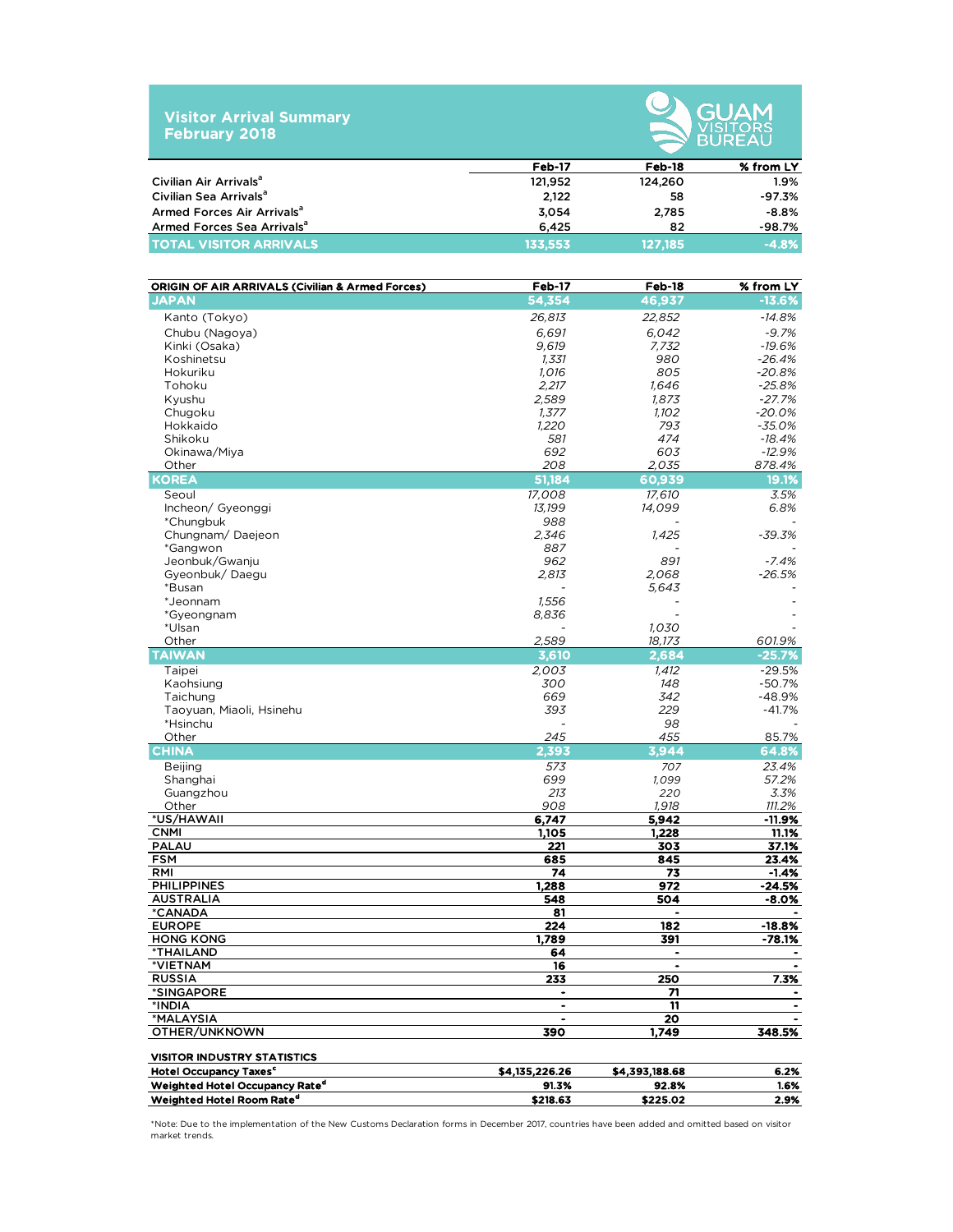## **Guam Visitors Bureau February 2018 Visitor Arrival Summary Calendar Year-to-Date 2017/18 • Fiscal Year-to-Date 2017/18**



|                               | <b>CYTD 2017</b><br>(Jan-Feb '17) | <b>CYTD 2018</b><br>(Jan-Feb '18) | $%$ from LY | <b>FYTD 2017</b><br>(Oct'16 - Feb '17) | <b>FYTD 2018</b><br>(Oct'17 - Feb '18) | % from LY |
|-------------------------------|-----------------------------------|-----------------------------------|-------------|----------------------------------------|----------------------------------------|-----------|
| Air Arrivals <sup>a</sup>     | 260.374                           | 257.020                           | $-1.3%$     | 596.012                                | 623.810                                | 4.7%      |
| Sea Arrivals <sup>a</sup>     | 9.242                             | 5.104                             | $-44.8%$    | 10.746                                 | 15.135                                 | 40.8%     |
| <b>TOTAL VISITOR ARRIVALS</b> | 269,616                           | 262.124                           | $-2.8%$     | 606.758                                | 638,945                                | 5.3%      |

| ORIGIN OF AIR ARRIVALS (Civilian & Armed Forces) | <b>CYTD 2017</b><br>(Jan-Feb '17) | <b>CYTD 2018</b><br>(Jan-Feb '18)                                            | % from LY            | <b>FYTD 2017</b><br>(Oct'16 - Feb '17) | <b>FYTD 2018</b><br>(Oct'17 - Feb '18) | % from LY         |
|--------------------------------------------------|-----------------------------------|------------------------------------------------------------------------------|----------------------|----------------------------------------|----------------------------------------|-------------------|
| <b>JAPAN</b>                                     | 111,395                           | 88,372                                                                       | $-20.7%$             | 292,982                                | 215,992                                | $-26.3%$          |
| Kanto (Tokyo)                                    | 55,279                            | 44,037                                                                       | $-20.3%$             | 144,246                                | 113,056                                | $-21.6%$          |
| Chubu (Nagoya)                                   | 13,288                            | 11,026                                                                       | $-17.0%$             | 34,216                                 | 25,187                                 | $-26.4%$          |
| Kinki (Osaka)                                    | 20,509                            | 15,474                                                                       | $-24.6%$             | 58,446                                 | 36,354                                 | $-37.8%$          |
| Koshinetsu                                       | 2.900                             | 1.654                                                                        | $-43.0%$             | 7.801                                  | 4.595                                  | $-41.1%$          |
| Hokuriku                                         | 1.747                             | 1,291                                                                        | $-26.1%$             | 4.097                                  | 3,105                                  | $-24.2%$          |
| Tohoku                                           | 4.159                             | 2.761                                                                        | $-33.6%$             | 10.714                                 | 6,944                                  | $-35.2%$          |
| Kyushu                                           | 4.627                             | 3.241                                                                        | $-30.0%$             | 12.146                                 | 8,272                                  | $-31.9%$          |
| Chugoku                                          | 2.810                             | 1.999                                                                        | $-28.9%$             | 7,894                                  | 6.303                                  | $-20.2%$          |
| Hokkaido                                         | 3,405                             | 2,160                                                                        | $-36.6%$             | 7,058                                  | 4,623                                  | $-34.5%$          |
| Shikoku                                          | 1,243                             | 810                                                                          | $-34.8%$             | 3,518                                  | 2,067                                  | $-41.2%$          |
| Okinawa/Miya                                     | 1,040                             | 869                                                                          | $-16.4%$             | 1,935                                  | 1,765                                  | $-8.8%$           |
| Other                                            | 388                               | 3,050                                                                        | 686.1%               | 911                                    | 3,721                                  | 308.5%            |
| KOREA                                            | 107,524                           | 130.188                                                                      | 21.1%                | 205,897                                | 317,984                                | 54.4%             |
| Seoul                                            | 35,926                            | 38,542                                                                       | 7.3%                 | 87,991                                 | 106,667                                | 21.2%             |
| Incheon/ Gyeonggi                                | 27,190                            | 29,900                                                                       | 10.0%                | 14,749                                 | 81,307                                 | 451.3%            |
| *Chungbuk                                        | 2,171                             |                                                                              |                      | 4,769                                  | 2,319                                  | $-51.4%$          |
| Chungnam/Daejeon                                 | 4,597                             | 3,148                                                                        | $-31.5%$             | 10,652                                 | 9,458                                  | $-11.2%$          |
| *Gangwon                                         | 1,913                             |                                                                              |                      | 3,859                                  | 1.465                                  | $-62.0%$          |
| Jeonbuk/Gwanju                                   | 1,964                             | 2,530                                                                        | 28.8%                | 4,474                                  | 5,560                                  | 24.3%             |
| Gyeonbuk/Daegu                                   | 5,987                             | 5,353                                                                        | $-10.6%$             | 13,661                                 | 13,283                                 | $-2.8%$           |
| Busan                                            |                                   | 12,772                                                                       |                      |                                        | 21,122                                 |                   |
| *Jeonnam                                         | 3,328                             |                                                                              |                      | 7,336                                  | 3,114                                  | $-57.6%$          |
| *Gyeongnam                                       | 18,676                            |                                                                              |                      | 45,970                                 | 19,885                                 | $-56.7%$          |
| *Ulsan                                           |                                   | 2.423                                                                        |                      |                                        | 3.746                                  |                   |
| Other                                            | 5.772                             | 35,520                                                                       | 515.4%               | 12.436                                 | 50.058                                 | 302.5%            |
| <b>TAIWAN</b>                                    | 7.458                             | 4.947                                                                        | -33.7%               | 17.181                                 | 10,905                                 | $-36.5%$          |
| Taipei                                           | 4.320                             | 2.701                                                                        | $-37.5%$             | 9.688                                  | 6.017                                  | $-37.9%$          |
| Kaohsiung                                        | 538                               | 337                                                                          | $-37.4%$             | 1.406                                  | 698                                    | $-50.4%$          |
| Taichung                                         | 1.306                             | 547                                                                          | $-58.1%$             | 2.840                                  | 1.561                                  | $-45.0%$          |
| Taoyuan, Miaoli, Hsinehu                         | 768                               | 395                                                                          | $-48.6%$             | 2,069                                  | 1,055                                  | $-49.0%$          |
| *Hsinchu                                         |                                   | 212                                                                          |                      |                                        | 335                                    |                   |
| Other                                            | 526                               | 755                                                                          | 43.5%                | 1,178                                  | 1.239                                  | 5.2%              |
| <b>CHINA</b>                                     | 6.497                             | 5.138                                                                        | $-20.9%$             | 11.823                                 | 9.240                                  | -21.8%            |
| <b>Beijing</b>                                   | 1,480                             | 812                                                                          | $-45.1%$             | 2,427                                  | 1.384                                  | $-43.0%$          |
| Shanghai                                         | 1,968                             | 1,619                                                                        | $-17.7%$             | 3,674                                  | 3,207                                  | $-12.7%$          |
| Guangzhou                                        | 600                               | 299                                                                          | $-50.2%$             | 1,105                                  | 609                                    | $-44.9%$          |
| Other                                            | 2,449                             | 2,408                                                                        | $-1.7%$              | 4,617                                  | 4,040                                  | $-12.5%$          |
| *US/HAWAII                                       | 13,747                            | 15,303                                                                       | 11.3%                | 31,658                                 | 33,995                                 | 7.4%              |
| <b>CNMI</b>                                      | 2,468                             | 2,593                                                                        | 5.1%                 | 6,732                                  | 7,688                                  | 14.2%             |
| <b>PALAU</b>                                     | 439                               | 509                                                                          | 15.9%                | 1,577                                  | 1,807                                  | 14.6%             |
| <b>FSM</b>                                       | 1,428                             | 1.777                                                                        | 24.4%                | 4,255                                  | 5,187                                  | 21.9%             |
| RMI<br><b>PHILIPPINES</b>                        | 136<br>2,520                      | 180<br>1,931                                                                 | 32.4%<br>$-23.4%$    | 441<br>9,542                           | 486<br>8,268                           | 10.2%<br>$-13.4%$ |
| <b>AUSTRALIA</b>                                 | 689                               | 636                                                                          | $-7.7%$              | 1,115                                  | 1,090                                  | $-2.2%$           |
| *CANADA                                          | 187                               | $\blacksquare$                                                               | $\overline{a}$       | 443                                    | 124                                    |                   |
| <b>EUROPE</b>                                    | 436                               | 375                                                                          | $-14.0%$             | 1,006                                  | 983                                    | $-2.3%$           |
| <b>HONG KONG</b>                                 | 3,822                             | 815                                                                          | $-78.7%$             | 7,234                                  | 2,919                                  | -59.6%            |
| <b>*THAILAND</b>                                 | 93                                | $\blacksquare$                                                               | $\ddot{\phantom{0}}$ | 196                                    | 69                                     |                   |
| *VIETNAM                                         | 38                                | $\ddot{\phantom{1}}$                                                         | $\ddot{\phantom{0}}$ | 68                                     | 9                                      |                   |
| <b>RUSSIA</b>                                    | 649                               | 920                                                                          | 41.8%                | 1,596                                  | 2.072                                  | 29.8%             |
| <i><b>*SINGAPORE</b></i>                         | $\blacksquare$                    | 139                                                                          |                      | $\blacksquare$                         | 239                                    |                   |
| *INDIA                                           | $\blacksquare$                    | 28                                                                           | $\ddot{\phantom{0}}$ | $\bullet$                              | 36                                     |                   |
| *MALAYSIA                                        | $\blacksquare$                    | $\overline{24}$                                                              | $\blacksquare$       | $\blacksquare$                         | 44                                     |                   |
| OTHER/UNKNOWN                                    | 848                               | 3,145                                                                        | 270.9%               | 2,266                                  | 4,673                                  | 106.2%            |
|                                                  |                                   |                                                                              |                      |                                        |                                        |                   |
| <b>VISITOR INDUSTRY STATISTICS</b>               | $- - - - - - -$                   | $\bullet$ $\bullet$ $\bullet$ $\bullet$<br>$\overline{1}$ and $\overline{1}$ | $- - -$              | $\frac{1}{2}$                          | *** *** *** **                         |                   |

Hotel Occupancy Taxes<sup>c</sup> \$8,600,760.32 \$8,313,460.37 -3.3% \$18,701,367.80 \$17,314,599.08 -7.4% Neighted Hotel Occupancy Rate<sup>d</sup> 89.3% 80.2% 1.0% 87.0% 84.3% -3.1% 84.3% -3.1% 89.3% 84.3% -3.1% 87.0% 87.0% 84.3%<br>Weighted Hotel Room Rate<sup>d</sup> 2.3% 225.12 8225.56 0.2% 8207.46 \$212.58 -2.3% **Weighted Hotel Room Rate<sup>d</sup> \$225.12** \$225.12 \$225.56 0.2% \$207.46 \$212.58

Note: CYTD is Calendar Year-to-Date and FYTD is Fiscal Year-to-Date. 2012/3 visitor arrivals may exclude Armed Forces sea arrival statistics and may not be comparable to figures last year. Visitor statistics will be updated once the data is made available. Armed Forces sea arrivals exclude HP (home ported) or MSC (military sea command) personnel. Source: <sup>a</sup>Civilian air & sea arrivals. Customs Declaration Forms, Customs & Quarantine Agency. Processed by the Guam Visitors Bureau. Sources: bJapan Guam Travel Association, <sup>c</sup>Hotel Occupancy Tax collections are unaudited. Department of Administration, STR Global (Hotel Occupancy and ADR Report)

\*Note: Due to the implementation of the New Customs Declaration forms in December 2017, countries have been added and omitted based on visitor market trends.